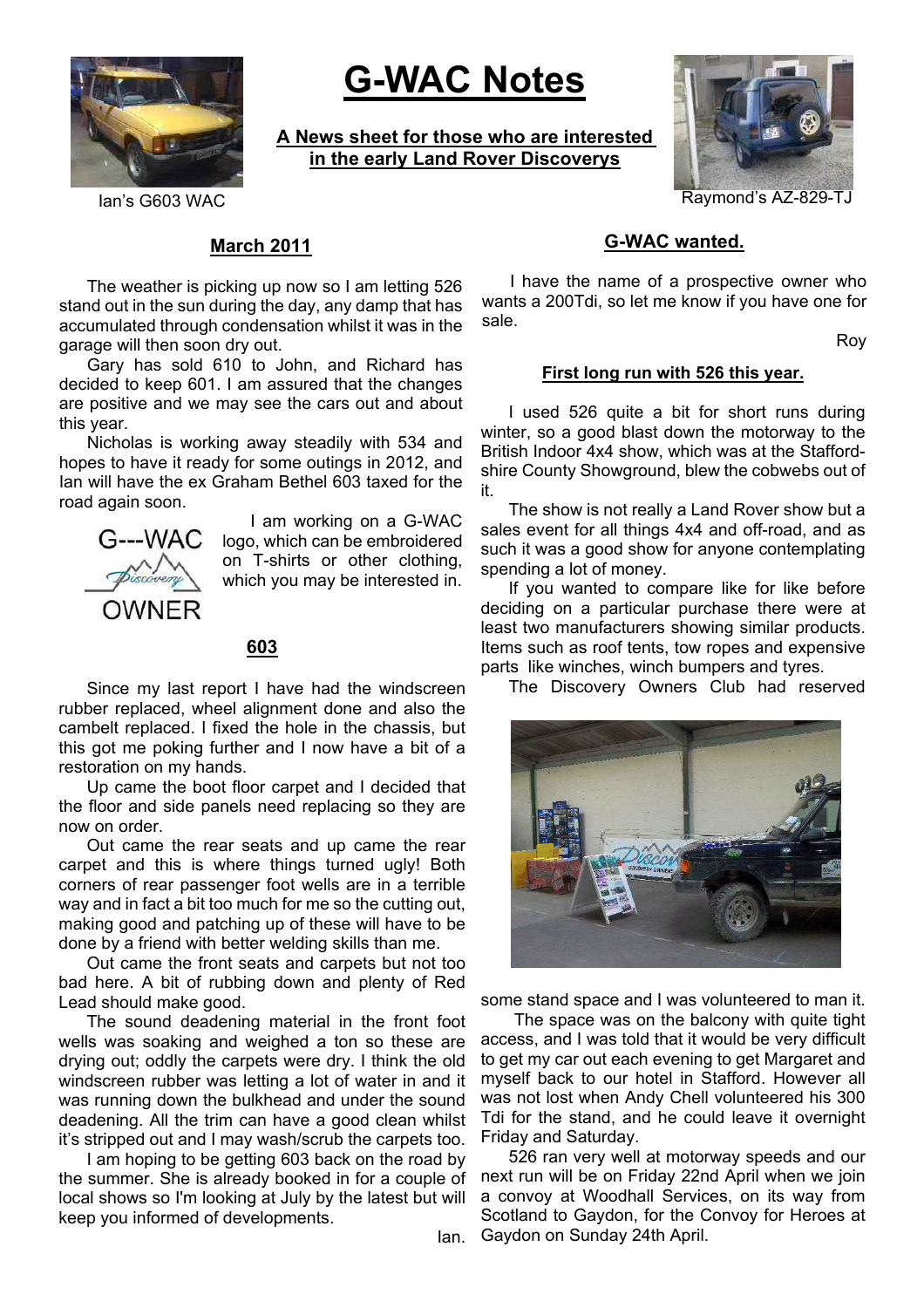# **Events 2011**

| April<br>24th                                          | Help for Heroes run. Gaydon.                                                                                                                                                                                                                                   |
|--------------------------------------------------------|----------------------------------------------------------------------------------------------------------------------------------------------------------------------------------------------------------------------------------------------------------------|
| May<br>1st<br>7th-8th<br>15 <sub>th</sub><br>26th-31st | Heritage Land Rover Show. Gaydon.<br>LROI Spring Adventure. Driffield Showground, East Yorkshire.<br>Land Rovers on the Line. Severn Valley Railway.<br>ALRC National Rally. Bircham Newton, Norfolk. PE31 6RH. together with the<br><b>DOC National Event</b> |
| June<br>18th-19th                                      | Dunsfold Collection Open weekend. Springbock Estate. GU6 8EX.                                                                                                                                                                                                  |
| July<br>15th-17th                                      | LROI Billing Show. Great Billing, Northamptonshire.                                                                                                                                                                                                            |
| August<br>13th-14th                                    | LRM Show. Stoneleigh.                                                                                                                                                                                                                                          |
| September<br>10th-11th<br>24th-25th                    | LROI Show. East of England Showground, Peterborough, Cambridgeshire.<br>Abingdon 4x4 Festival. Abingdon.                                                                                                                                                       |
| October<br>2nd<br>15th-16th                            | London to Brighton<br>Plymouth social and road run.                                                                                                                                                                                                            |

# **A few words from Graham Bethell**

Although I no longer have a "G-WAC" I still have a keen interest. I have spent the winter months working on other Land Rover projects, including finishing a rebuild on a damaged Discovery 2, repairing a 2005 Freelander and assisting a friend re-shell a Range Rover Sport.

I still keep an eye out for things of interest, not only cars but also other Discovery related items. Over the past few years I have started to gather a reasonable collection of items relating to the Land Rover Discovery marque.

My collection includes, launch videos, original training videos, launch DVDs, launch photos, press packs, various magazines from 1989, newspaper articles, an AA road atlas bound in leather embossed with the launch date and details which was given to the press who attended in 1989.

I have also expanded the collection to include items from the 300 Series, Discovery 2 & 3 launches. There have been other things I spotted - but missed out on, including a pack from the hotel dating from 1989, which even included a menu for the evening meal of the launch.

There has also been an item of cut crystal, again given to people who attended the launch. I am keeping a close eye to see if these, or similar items, appear again in the future.

The latest addition to my collection came very cheaply, and an item I have not seen before. It is a

painting, fairly small at 40 x 27 cms, and it's of a G-WAC Discovery just passing Plymouth Hoe. The picture is dated 1989, and has a reference to Pickfords Travel (they arranged all the travel for the press attending the 1989 launch) which ties up nicely with the AA road atlas which is also embossed with Pickfords Travel on the inside cover.

I suppose really I should do something with all these items, so that enthusiasts get the benefit of them all. Maybe I could convince Gaydon to put them on display with number one from the production line to mark the 25th anniversary of the Discovery in 2014.

In the meantime I will keep on looking for any items related as it seems there is always something else out there. Happy Disco'ing.



Graham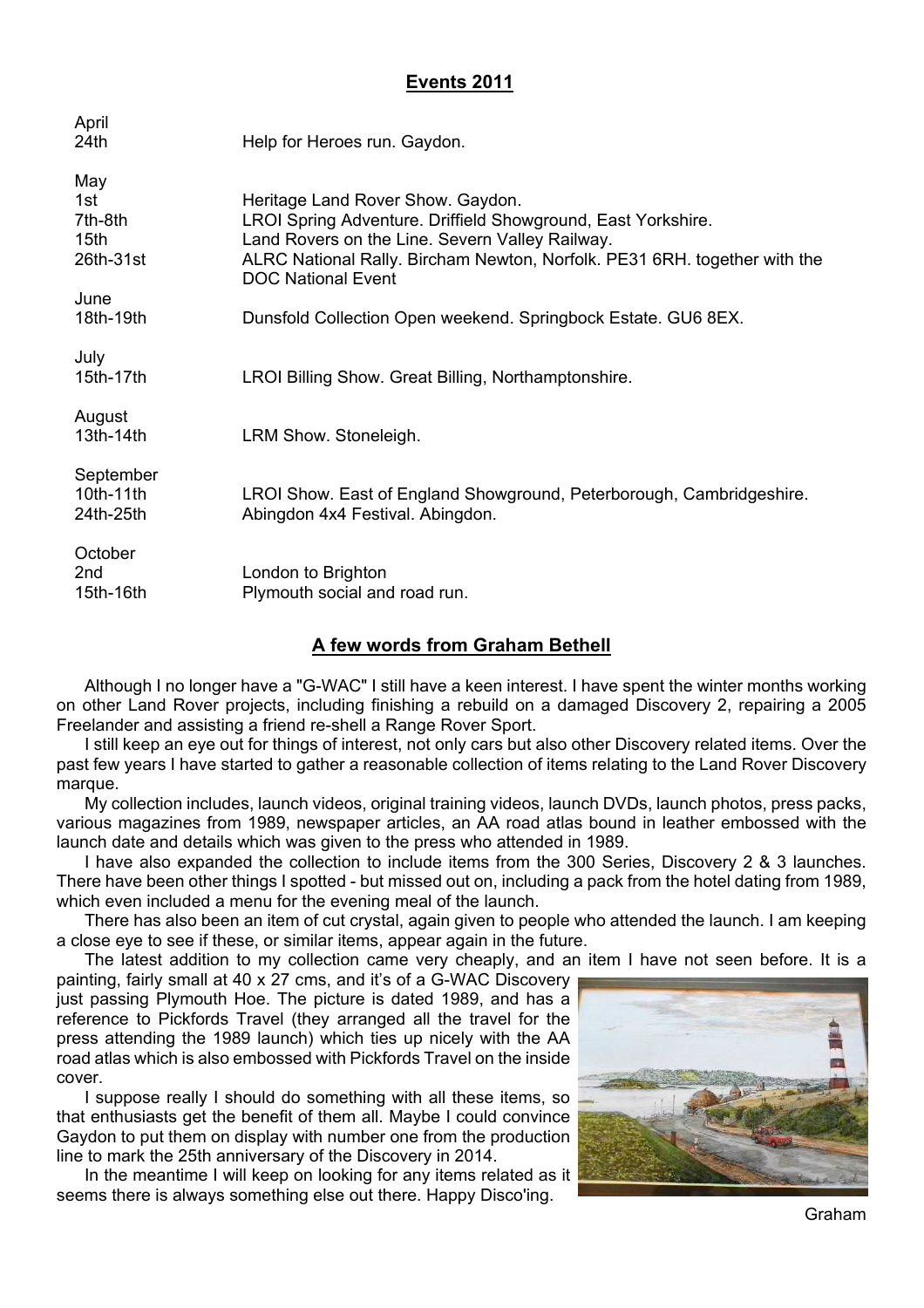# **534 and other ramblings.**

I checked out item number 270710347501 on ebay, sonar blue steering wheel £10.00 start, £9.00 carriage, and this chap has more of them for sale! I don't need one 'cos muggins here already checked out the part number and found Land Rover still list it and I bought one last summer for £130.00 + VAT (Oh what a fool I am!).

We had a day of beautiful weather here recently so I chucked a battery on 534 and moved everything off it and in front of it, turned the key and it wuffled and burbled into life straight away ("Oh what a good car you are!") 534 really is in remarkably good condition and I think it has the potential to be one of the best G-WACs around

I think, after all the cars I've restored over the last few years this one will be really easy BUT I do want it done to the best of my ability and there is no particular rush, and as ever it is always time and money preventing me from getting stuck in, however though, as much as I'd like to see it on the road with everything done I've decided to spend this summer just doing everything needed for an MOT and getting it to some of the shows next year.

My 200 Tdi Disco' (my daily work car) was off the road for two weeks recently so I used my 'back-up' tow car/ work vehicle; the 1991 3.5 litre auto' J979 SHP (affectionately known as Shep due to its reg') and I think I'll bring Shep to Land Rovers on the line at the Severn Valley, I'd like you to see this car and it might be worthy of a small write-up for the G-WAC Notes.

Do you remember my 'mint' Astra? (see November 2010 Notes) Well I converted it back into pound notes and before I got around to banking my dosh I re-converted it back into automotive form, a 1965 Vauxhall



Pictures are from last summer when I collected it, and how it looks now after 10 months. It's going to get re-commissioned for active service and kissed goodbye!

Victor 101! I transported this FC Victor last summer for my local MOT man and that's how I knew about it (and what he paid for it!)



When I do get my reward for my services to historic automobiles, I shall promptly re-invest in a certain old Land Rover.

Nicholas Webb.

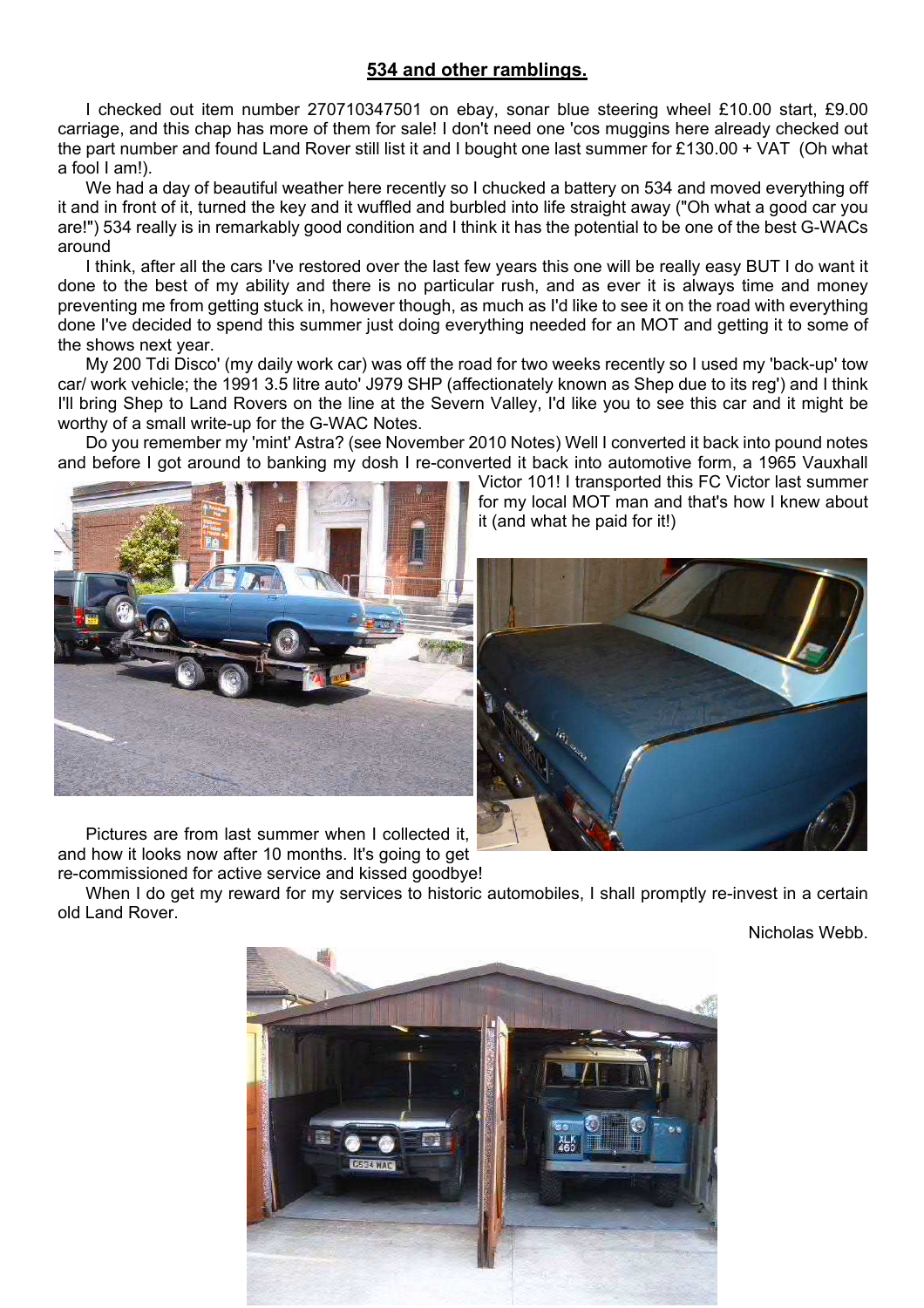# **Email from Raymond Bechetoille, Paris**

Raymond owns a D1 (see September 2010 Notes) and has three other cars, which he describes as; 'a 911 Carrera 3.2 (1984), Citroën Visa découvrable by Heuliez, and the "hammer", a Mercedes 500E design and built by Porsche'.

*"Thank you for this dedicated letter. It's always a pleasure to receive so exclusive bulletin.*

*Everything is fine. The car is now in Ardeche (50 miles south of Lyon), where finally I start to really look at the car condition and detail. When in Paris ...it was not possible as you depend only on garage, which doesn't know the car.*

*This trip was quite long/...As power was apparently missing !!!??, I decided not to take the A6 highway, but to drive down through Nevers and St Etienne (former* 

*N7)... Trip was longer but road profile and (as it was) engine use in a better fit. On arrival, I discover that the clips on the rod from the wastegate has gone, so the rod. I should have stopped, but days are still rather short and it was already second half of the afternoon.*

*I think that I will have to bring (next year?) the car to UK for body works repair. I have some light rust (being the paint) down the mid pillar, and one (right/ battery side) front side wheel arch need to be replaced....*

*Another thing viewed is that this car (sonar blue) has probably been ordered straight to Solihull in continental spec, and imported on a stand alone basis. There is no tag on the country importer. All tags are in English.*

*Last, is a new incident. I cannot open the back door whatever from in, our outside. I will go on the Discovery club forum to have a chat on that.*

*Cheers Bon WE"*

#### **3-door shell for sale.**

My friend who generally imports and exports Range Rover body shells also has a mint 3-door Discovery body shell in the South of France and was wondering if it would be of any interest to anybody.

He can be contacted direct on 07593 091301. His name is Chris, or you can email me, at sharon.paige@sky.com.

Sharon Paige

# **Heritage Land Rover Show. May 1st.**

My entry to the Heritage run will hopefully come through, I was told that it would be early April before the list is finalised.

Gary is planning to be there with Meghan's 478. We have been allocated some stand space in the club area so I hope that a few more of you will be able to bring along a G-WAC or G registered car.

Tickets will be available on a first come first served basis.

Roy.

#### **G-WAC Notes on website**

Brian Radford, of Northmead 4x4, is keeping up-to-date with a copy of the Notes on his website. All the back issues from the start in May 2007 are there.

He also has another website to advertise Classic Rallies and shows.

Have a look at the sites.

www.northmead4x4.co.uk/gwac\_discoverys.htm www.classicrallies.co.uk/index.html



Compiled by Roy Preston. If anyone would like to contribute an article for these notes, or receive a copy, please email me at roy@scawdel.orangehome.co.uk or post your address to B R Preston, "Scawdel", Dove Bank, Wormald Green, Harrogate, North Yorkshire, HG3 3PU. Phone 01765 677124.



Issue 45 March 2011